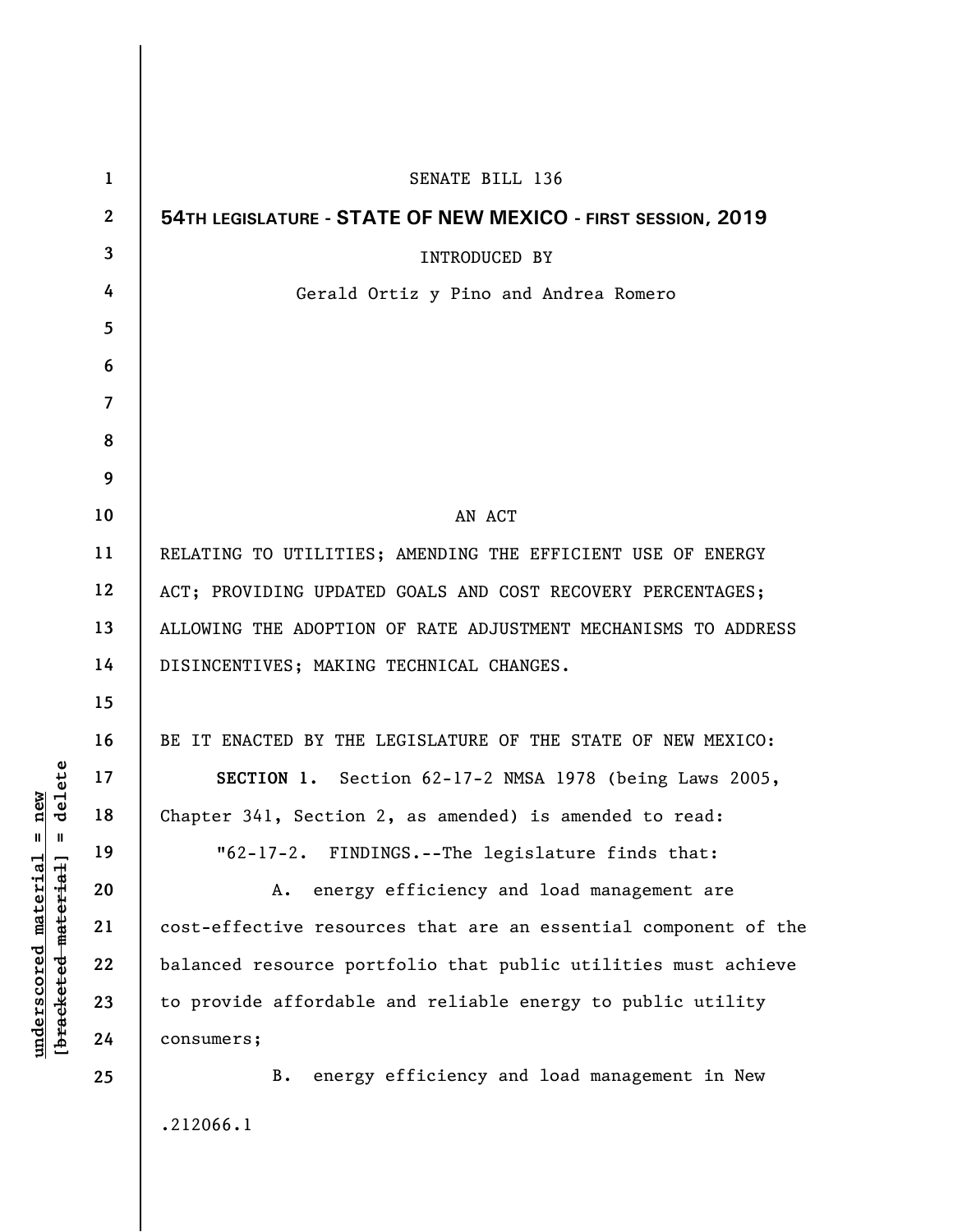Mexico are resources that are currently underutilized and, because regulatory disincentives create barriers to public utilities that inhibit the development of these resources, it is necessary and appropriate to provide rate treatment and financial incentives to public utilities to develop all costeffective and achievable energy efficiency and load management resources;

**8 9 10 11 12**  C. public and municipal utility energy efficiency and load management programs present opportunities to increase New Mexico's energy security, protect New Mexico energy consumers from price increases, preserve the state's natural resources and pursue an improved environment in New Mexico;

D. energy efficiency and load management programs by public utilities in accordance with the Efficient Use of Energy Act can bring significant economic benefits to New Mexico;

E. it serves the public interest to support public utility development of all cost-effective energy efficiency and load management by removing, to the extent possible, regulatory disincentives and allowing recovery of costs for reasonable and prudently incurred expenses of energy efficiency and load management programs and also allowing public utilities the opportunity to earn a profit on cost-effective energy efficiency and load management resource development that, with satisfactory program performance, is financially more

 $- 2 -$ 

.212066.1

 $\frac{1}{2}$  intereted material = delete **[bracketed material] = delete**  $underscored material = new$ **underscored material = new**

**1** 

**2** 

**3** 

**4** 

**5** 

**6** 

**7** 

**13** 

**14** 

**15** 

**16** 

**17** 

**18** 

**19** 

**20** 

**21** 

**22** 

**23** 

**24**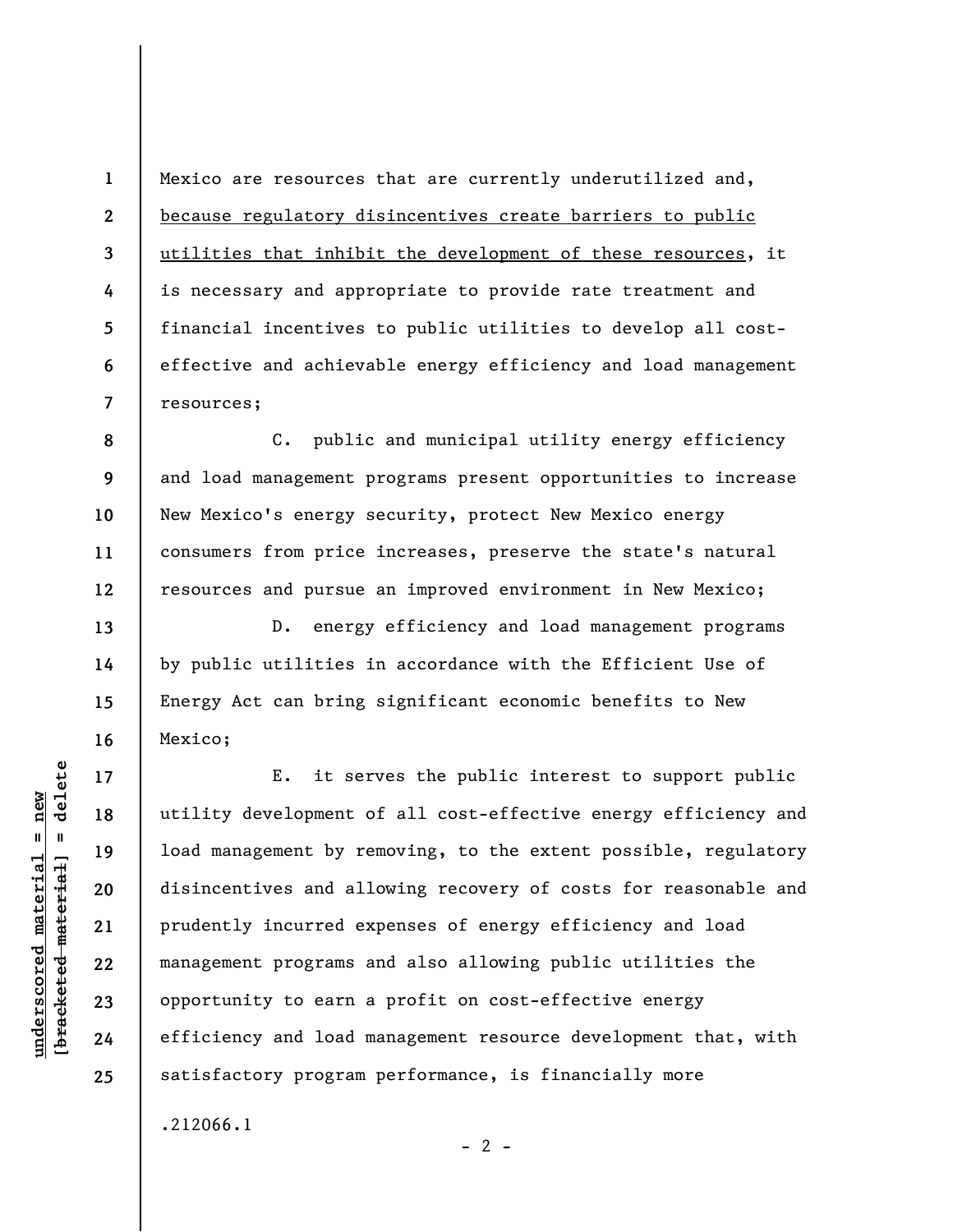attractive than developing supply-side resources, while at the same time ensuring it is done in a manner that balances the public interest, consumers' interests and investors' interests;

 F. utility energy efficiency and load management programs for economically disadvantaged New Mexicans, in conjunction with low-income weatherization programs managed by the state of New Mexico, will reduce the burden of utility costs on low-income customers;

G. cost-effective energy efficiency and load management programs undertaken by public utilities can provide significant reductions in greenhouse gas emissions, regulated air emissions, water consumption and natural resource depletion, and can avoid or delay the need for more expensive generation, transmission and distribution infrastructure;

H. New Mexico should participate in regional efforts to reduce energy consumption by twenty percent by 2020 through programs to reduce energy consumption;

I. public utility resource planning to meet New Mexico's energy service needs should be identified and evaluated on an ongoing basis in accordance with the principles of integrated resource planning; [and]

J. it is necessary and appropriate to allow distribution cooperative utilities to participate in the implementation of energy efficiency programs in ways that differ from rules applicable to public utilities that are not .212066.1  $-3 -$ 

 $\frac{1}{2}$  intereted material = delete **[bracketed material] = delete**  $underscored material = new$ **underscored material = new**

**1** 

**2** 

**3** 

**4** 

**5** 

**6** 

**7** 

**8** 

**9** 

**10** 

**11** 

**12** 

**13** 

**14** 

**15** 

**16** 

**17** 

**18** 

**19** 

**20** 

**21** 

**22** 

**23** 

**24**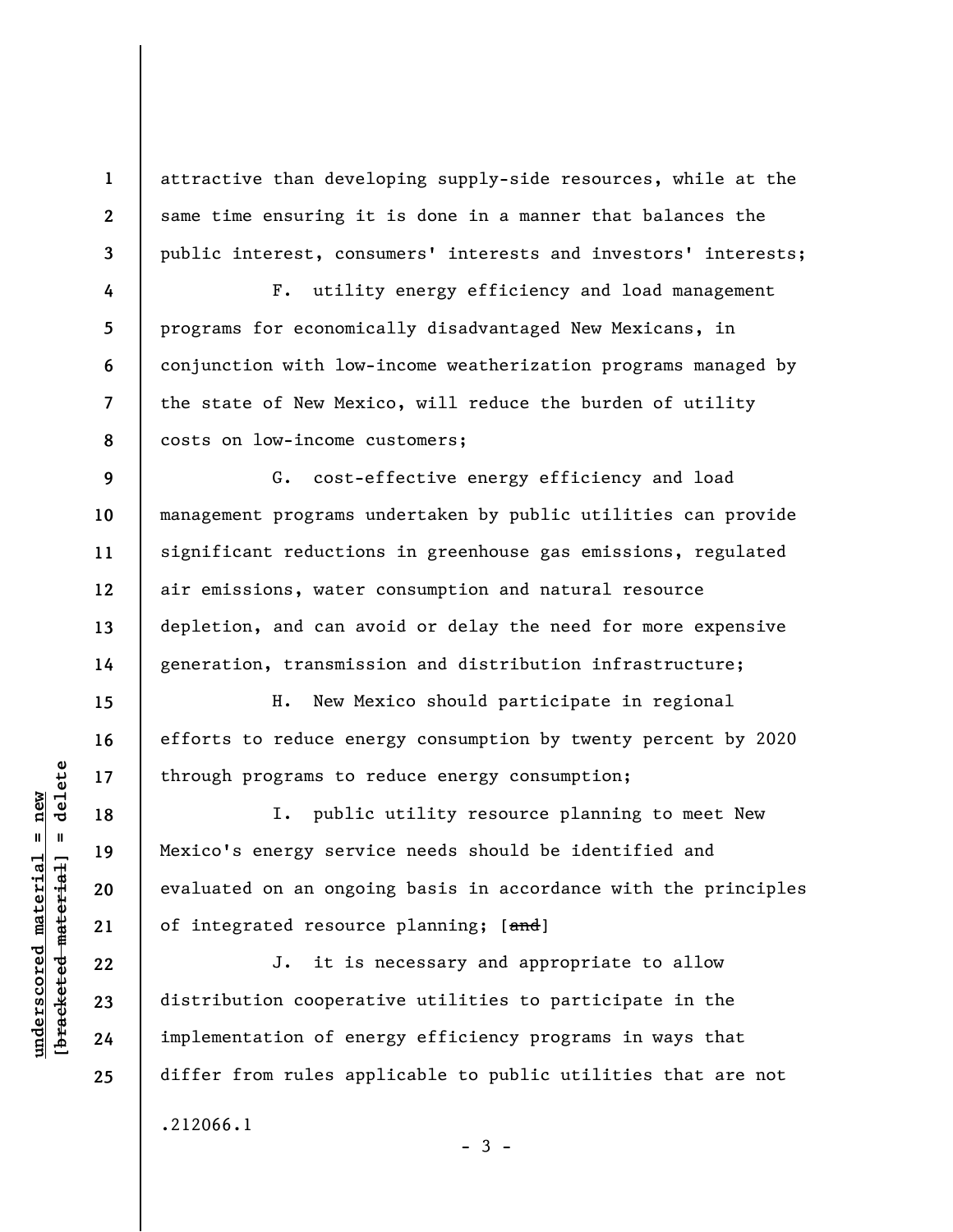**1 2 3 4 5 6 7 8 9 10 11 12 13 14 15 16 17 18 19 20 21 22 23 24 25**  customer owned; and K. maintenance of fair returns on common equity is vital to investor-owned public utilities' incentive to efficiently invest in energy efficiency and to provide for the ability of utilities to prudently invest in electric service in New Mexico." **SECTION 2.** Section 62-17-4 NMSA 1978 (being Laws 2005, Chapter 341, Section 4, as amended by Laws 2013, Chapter 124, Section 1 and by Laws 2013, Chapter 220, Section 1) is amended to read: "62-17-4. DEFINITIONS.--As used in the Efficient Use of Energy Act: A. "achievable" means those energy efficiency or load management resources available to the utility using its best efforts; B. "commission" means the public regulation commission; C. "cost-effective" means that the energy efficiency or load management program meets the utility cost test; D. "customer" means a utility customer at a single, contiguous field, location or facility, regardless of the number of meters at that field, location or facility; E. "distribution cooperative utility" means a utility with distribution facilities organized as a rural .212066.1 - 4 -

**underscored material = new [bracketed material] = delete**

 $b$ racketed material] = delete  $underscored material = new$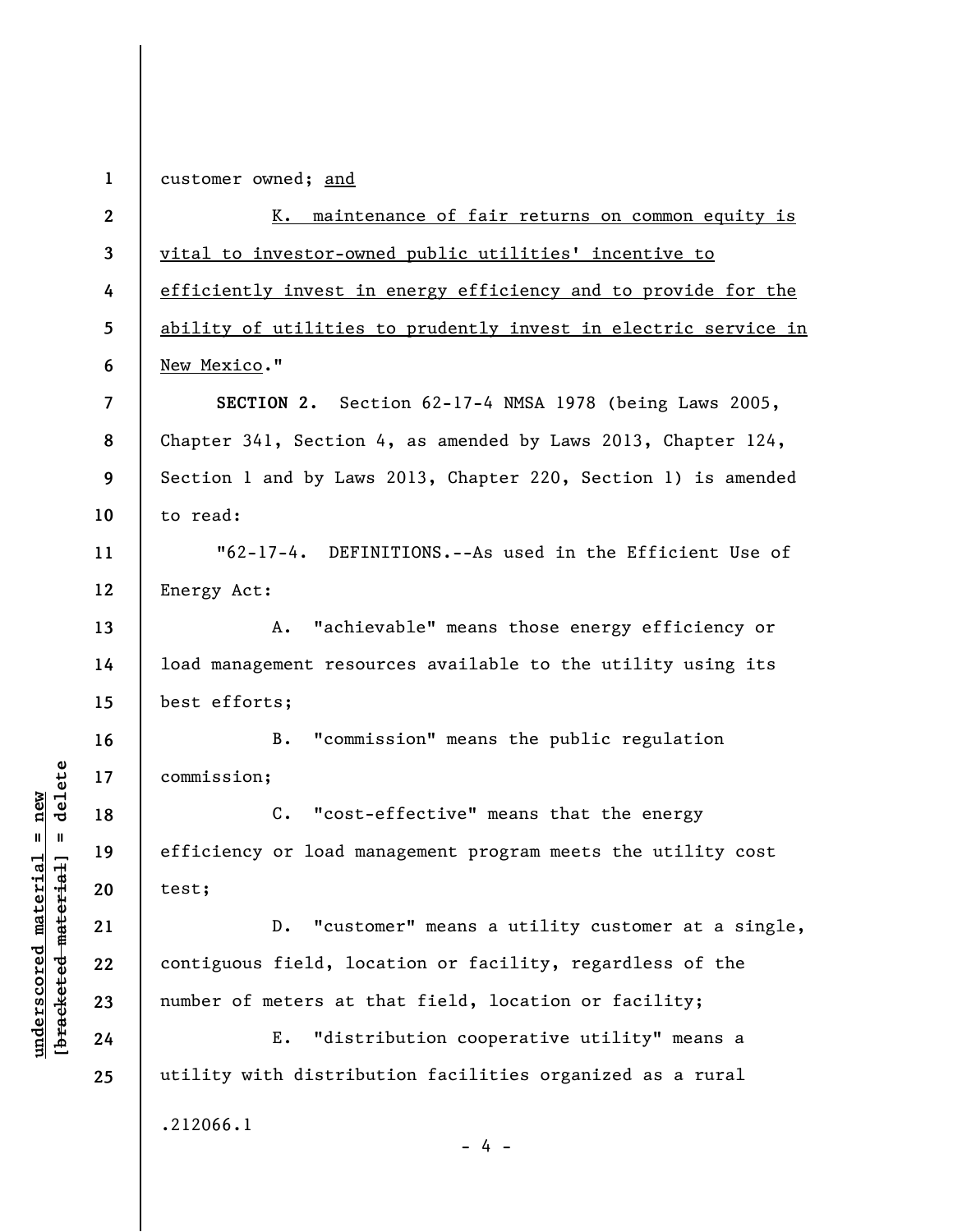electric cooperative pursuant to Laws 1937, Chapter 100 or the Rural Electric Cooperative Act or similarly organized in other states;

**8**  F. "energy efficiency" means measures, including energy conservation measures, or programs that target consumer behavior, equipment or devices to result in a decrease in consumption of electricity and natural gas without reducing the amount or quality of energy services;

**9 10 11 12**  G. "large customer" means a customer with electricity consumption greater than seven thousand megawatthours per year or natural gas use greater than three hundred sixty thousand decatherms per year;

H. "load management" means measures or programs that target equipment or devices to result in decreased peak electricity demand or shift demand from peak to off-peak periods;

I. "program costs" means the prudent and reasonable costs of developing and implementing energy efficiency and load management programs, but "program costs" does not include charges for incentives or the removal of regulatory disincentives;

J. "public utility" means a public utility that is not also a distribution cooperative utility; and

K. "utility cost test" means a standard that is met if the monetary costs that are borne by the public utility and .212066.1  $- 5 -$ 

 $b$ racketed material] = delete **[bracketed material] = delete**  $underscored material = new$ **underscored material = new**

**1** 

**2** 

**3** 

**4** 

**5** 

**6** 

**7** 

**13** 

**14** 

**15** 

**16** 

**17** 

**18** 

**19** 

**20** 

**21** 

**22** 

**23** 

**24**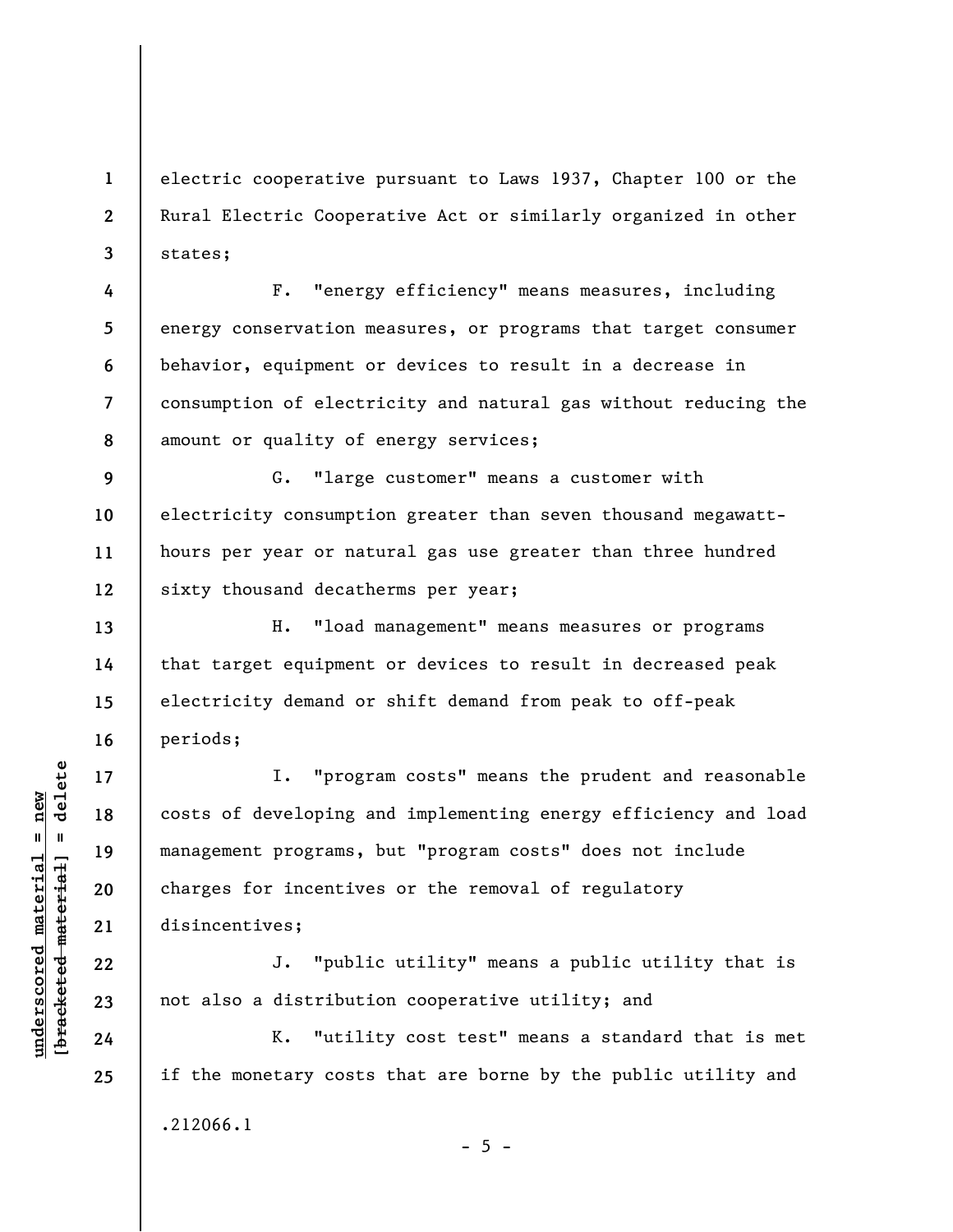**1 2 3 4 5 6 7 8 9 10 11**  that are incurred to develop, acquire and operate energy efficiency or load management resources on a life-cycle basis are less than the avoided monetary costs associated with developing, acquiring and operating the associated supply-side resources. [<del>In developing this test for energy efficiency and</del> load management programs directed to low-income customers, the commission shall either quantify or assign a reasonable value to reductions in working capital, reduced collection costs, lower bad-debt expense, improved customer service effectiveness and other appropriate factors as utility system economic benefits.]"

**SECTION 3.** Section 62-17-5 NMSA 1978 (being Laws 2005, Chapter 341, Section 5, as amended by Laws 2013, Chapter 124, Section 2 and by Laws 2013, Chapter 220, Section 2) is amended to read:

"62-17-5. COMMISSION APPROVAL--ENERGY EFFICIENCY AND LOAD MANAGEMENT PROGRAMS--DISINCENTIVES.--

A. Pursuant to the findings and purpose of the Efficient Use of Energy Act, the commission shall consider public utility acquisition of cost-effective energy efficiency and load management resources to be in the public interest.

B. The commission shall direct public utilities to evaluate and implement cost-effective programs that reduce energy demand and consumption.

C. Before the commission approves an energy .212066.1

 $- 6 -$ 

**12** 

**13** 

**14** 

**15** 

**16** 

**17** 

**18** 

**19** 

**20** 

**21** 

**22** 

**23** 

**24**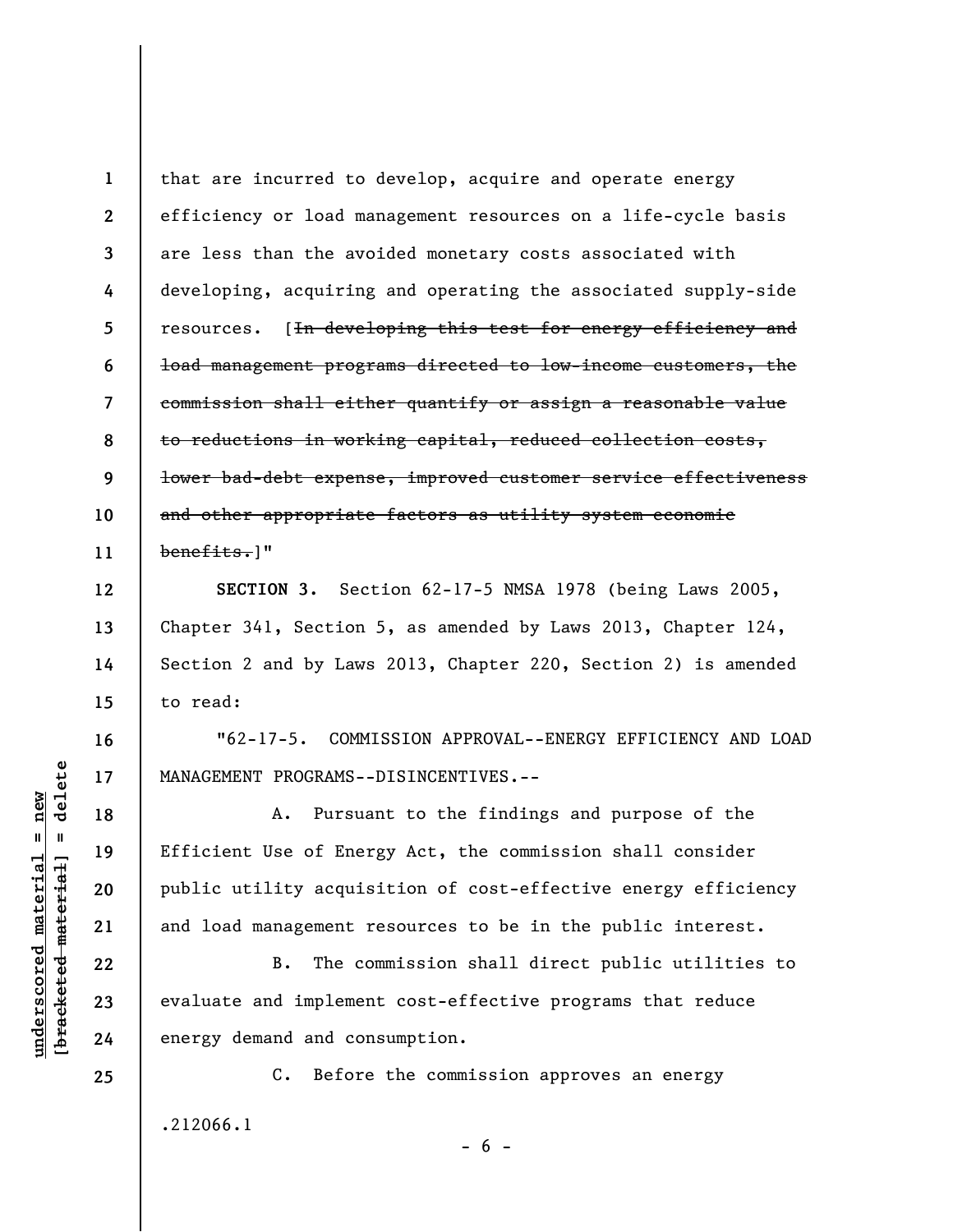**1 2 3 4 5 6 7 8 9 10 11 12 13 14 15 16 17 18 19 20 21 22 23 24 25**  efficiency and load management program for a public utility, it [ $mu$ st] shall find that the portfolio of programs is costeffective and designed to provide every affected customer class with the opportunity to participate and benefit economically. The commission shall determine the cost-effectiveness of energy efficiency and load management measures using the utility cost test. In determining life-cycle costs and benefits of energy efficiency programs, the commission shall not adjust for taxes when selecting a discount rate. In determining life-cycle costs and benefits for energy efficiency and load management programs directed to low-income customers, the commission shall either quantify or assign a reasonable value to: (1) reductions in working capital; (2) reduced collection costs; (3) lower bad-debt expense; (4) improved customer service effectiveness; and (5) other appropriate factors as utility system economic benefits. D. The commission shall act expeditiously on public utility requests for approval of energy efficiency or load management programs. E. Public utilities shall obtain commission approval of energy efficiency and load management programs before they are implemented. Public utilities proposing new .212066.1 - 7 -

 $\frac{1}{2}$  of  $\frac{1}{2}$  and  $\frac{1}{2}$  and  $\frac{1}{2}$  and  $\frac{1}{2}$  and  $\frac{1}{2}$  and  $\frac{1}{2}$  and  $\frac{1}{2}$  and  $\frac{1}{2}$  and  $\frac{1}{2}$  and  $\frac{1}{2}$  and  $\frac{1}{2}$  and  $\frac{1}{2}$  and  $\frac{1}{2}$  and  $\frac{1}{2}$  and  $\frac{1}{2}$  an **[bracketed material] = delete** inderscored material = new **underscored material = new**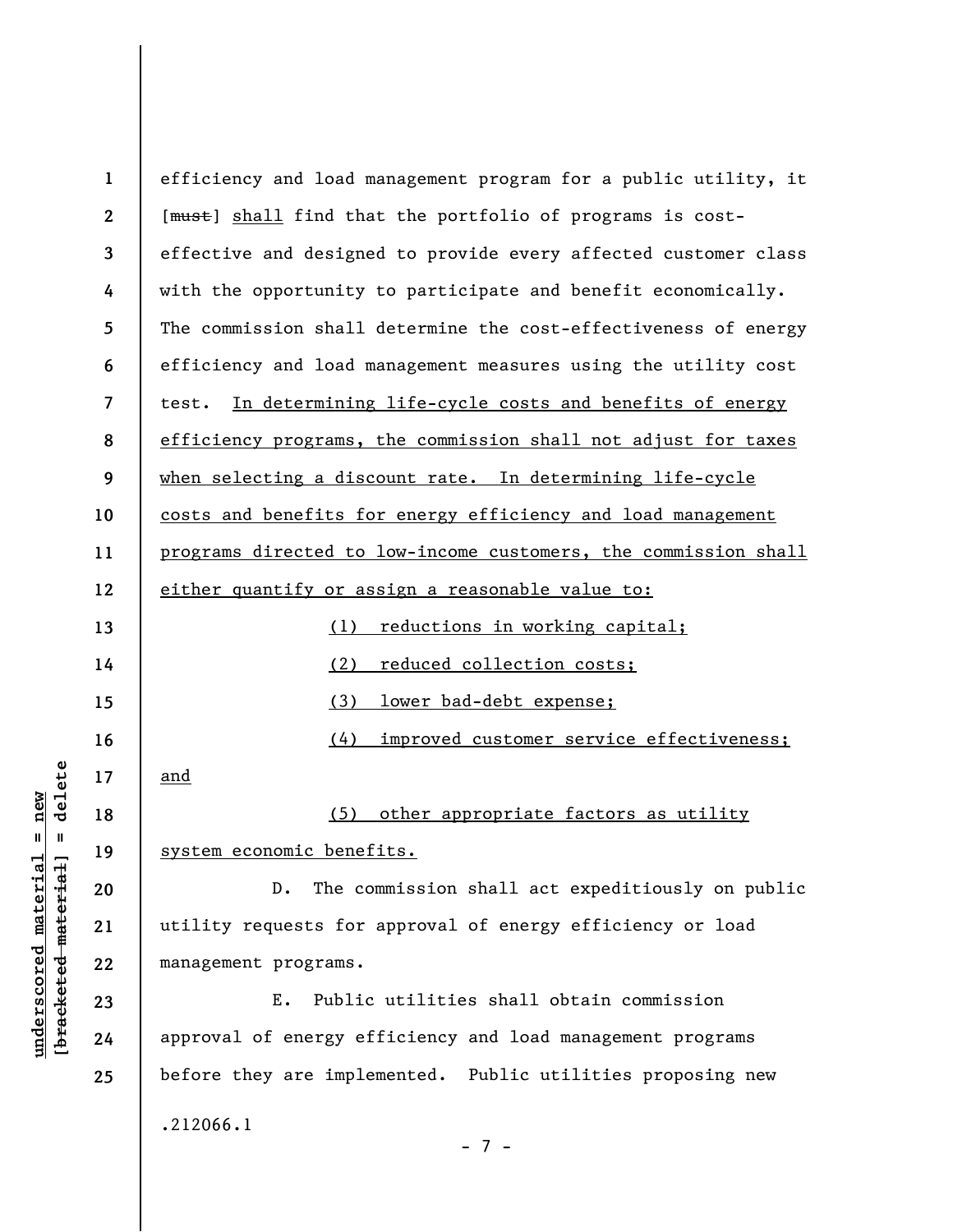**1 2 3 4 5 6 7 8 9**  energy efficiency and load management programs shall, before seeking commission approval, solicit nonbinding recommendations on the design, implementation and use of third-party energy service contractors through competitive bidding on the programs from commission staff, the attorney general, the energy, minerals and natural resources department and other interested parties. The commission may for good cause require public utilities to solicit competitive bids for energy efficiency and load management resources.

**10** 

**11** 

**12** 

**13** 

**14** 

**15** 

**16** 

**17** 

**18** 

**19** 

**20** 

**21** 

**22** 

**23** 

**24** 

**25** 

F. The commission shall:

(1) upon petition or its own motion, identify and remove regulatory disincentives or barriers for public utility expenditures on energy efficiency and load management measures [and ensure that they are removed] in a manner that balances the public interest, consumers' interests and investors' interests; [The commission shall also]

(2) upon petition by a public utility, remove regulatory disincentives through the adoption of a rate adjustment mechanism that ensures that the revenue per customer approved by the commission in a general rate case proceeding is recovered by the public utility without regard to the quantity of electricity actually sold by the public utility subsequent to the date the rate took effect. Regulatory disincentives removed through a rate adjustment mechanism shall be separately calculated for the rate class or classes to which the mechanism .212066.1

 $\frac{1}{2}$  intereted material = delete **[bracketed material] = delete**  $anderscored material = new$ **underscored material = new**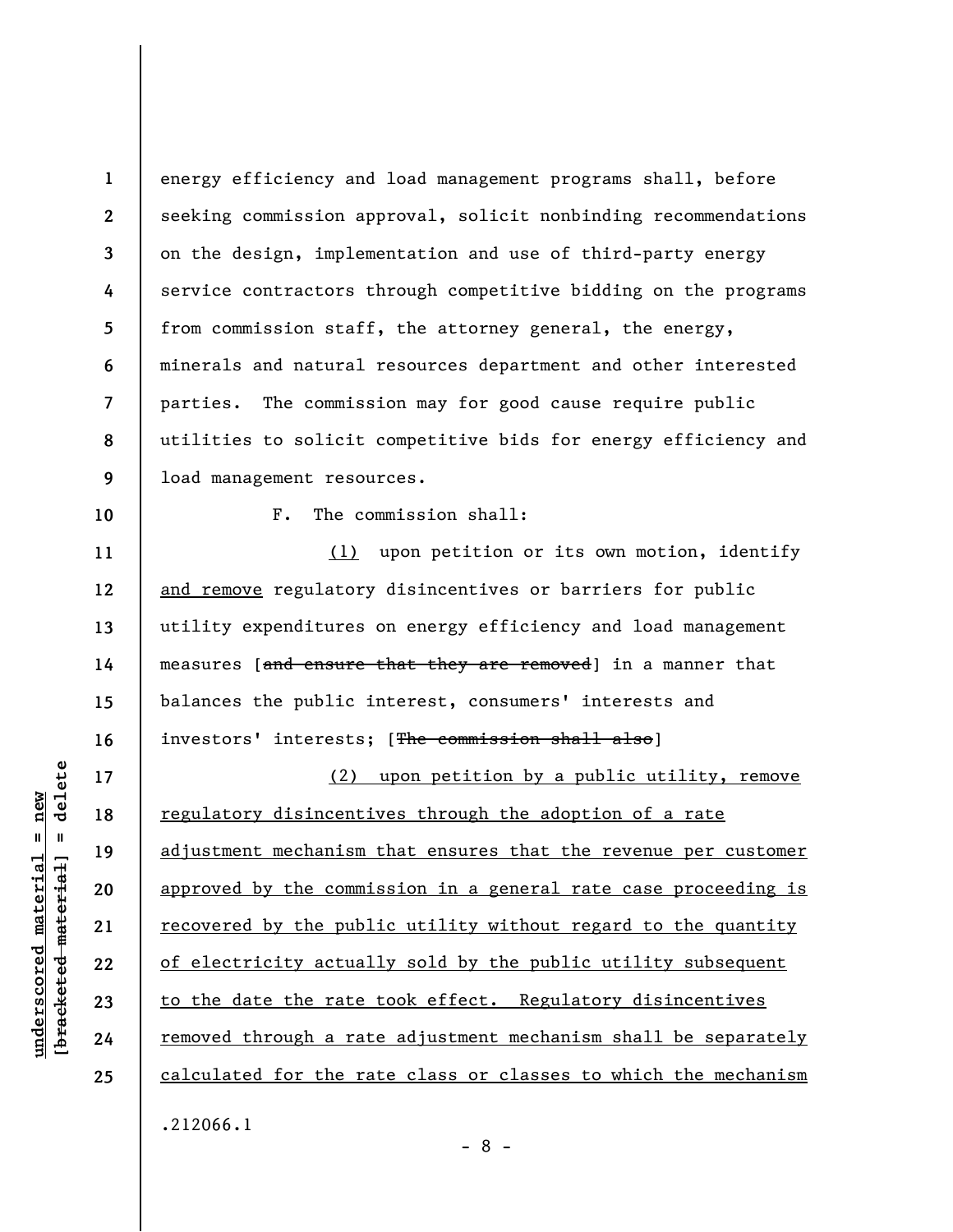**1 2 3 4 5 6 7 8 9 10 11 12 13 14 15 16 17 18 19 20 21 22 23 24 25**  applies and collected or refunded by the utility through a separately identified tariff rider that shall not be used to collect commission-approved energy efficiency and load management program costs and incentives; (3) provide public utilities an opportunity to earn a profit on cost-effective energy efficiency and load management resource development that, with satisfactory program performance, is financially more attractive to the utility than supply-side utility resources; and (4) not reduce a utility's return on equity based on approval of a disincentive removal mechanism or profit incentives pursuant to the Efficient Use of Energy Act. G. Public utilities providing electricity and natural gas service to New Mexico customers shall, subject to commission approval, acquire maximum cost-effective and achievable energy efficiency and load management resources available in their service territories. This requirement, however, for public utilities providing electricity service, shall not be less than savings of five percent of [2005] 2020 total retail kilowatt-hour sales to New Mexico [customers] customer classes that have the opportunity to participate in calendar year [2014 and eight percent of 2005 total retail kilowatt-hour sales to New Mexico customers in 2020] 2025 as a result of energy efficiency and load management programs implemented [starting in 2007] in years 2021 through 2025. No .212066.1

- 9 -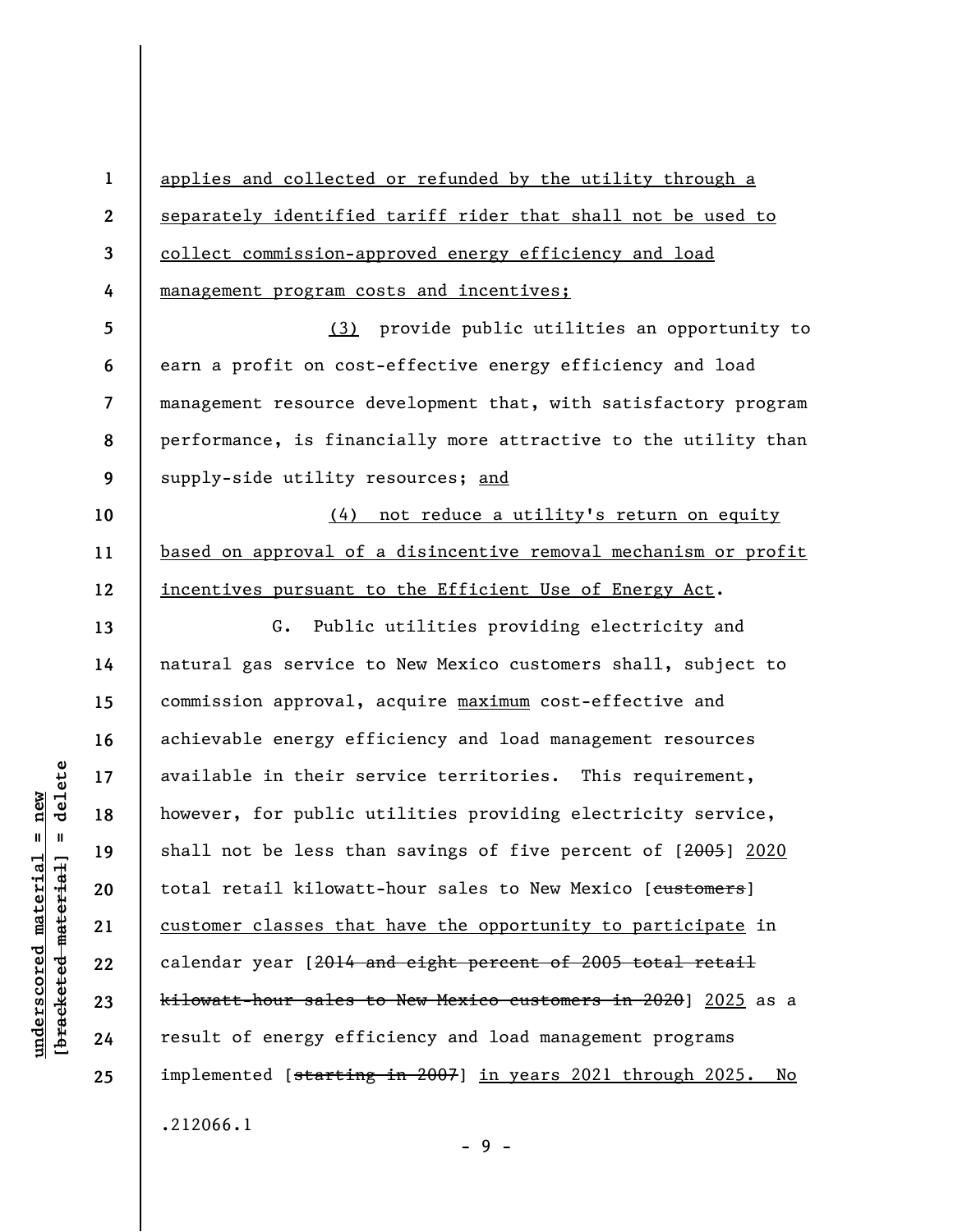**1 2 3 4**  later than June 30, 2025, the commission shall adopt, through rulemaking, minimum energy savings targets for electric utilities for years 2026 through 2030 based on maximum costeffective and achievable energy savings.

**8 12**  H. A public utility that determines it cannot achieve the minimum requirements established in Subsection G of this section shall report to the commission on why it cannot meet those requirements and shall propose alternative requirements based on acquiring cost-effective and achievable energy efficiency and load management resources. If the commission determines, after hearing, that the minimum requirements of Subsection G of this section exceed the maximum achievable amount of energy efficiency and load management available to the public utility or that the program costs of energy efficiency and load management to achieve the minimum requirements of Subsection G of this section exceed the program costs funding established in Subsection A of Section 62-17-6 NMSA 1978, the commission shall establish lower minimum energy savings requirements for the utility based on the maximum amount of energy efficiency and load management that it determines can be achieved."

**SECTION 4.** Section 62-17-6 NMSA 1978 (being Laws 2005, Chapter 341, Section 6, as amended by Laws 2013, Chapter 124, Section 3 and by Laws 2013, Chapter 220, Section 3) is amended to read:

 $- 10 -$ 

.212066.1

 $\frac{1}{2}$  intereted material = delete **[bracketed material] = delete**  $anderscored material = new$ **underscored material = new**

**5** 

**6** 

**7** 

**9** 

**10** 

**11** 

**13** 

**14** 

**15** 

**16** 

**17** 

**18** 

**19** 

**20** 

**21** 

**22** 

**23** 

**24**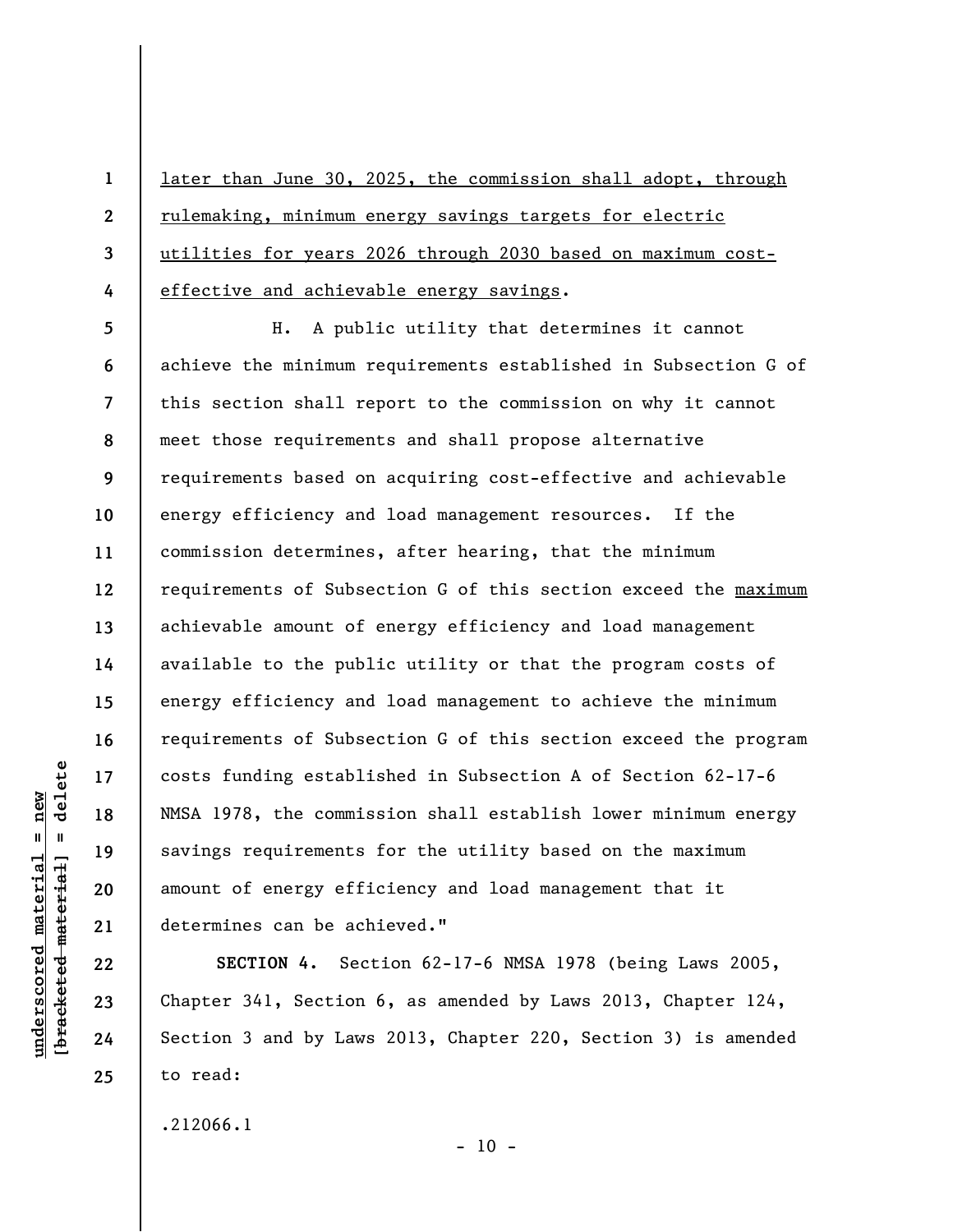**1** 

**13** 

**14** 

**15** 

**16** 

**17** 

**18** 

**19** 

**20** 

**21** 

**22** 

**23** 

**24** 

**25** 

"62-17-6. COST RECOVERY.--

**2 3 4 5 6 7 8 9 10 11 12**  A. A public utility that undertakes cost-effective energy efficiency and load management programs shall have the option of recovering its prudent and reasonable costs along with commission-approved incentives for demand-side resources and load management programs implemented after the effective date of the Efficient Use of Energy Act through an approved tariff rider or in base rates, or by a combination of the two. Program costs and incentives may be deferred for future recovery through creation of a regulatory asset. Funding for program costs [for investor-owned electric utilities] shall be [three] as follows:

(1) for investor-owned electric utilities, no less than three percent and no more than five percent of customer bills, excluding gross receipts taxes and franchise and right-of-way access fees, or seventy-five thousand dollars (\$75,000) per customer per calendar year, whichever is less, for customer classes with the opportunity to participate. [Funding for annual program costs] The commission shall approve funding greater than three percent if requested by a utility and may consider funding greater than three percent if requested by an intervenor in an energy-efficiency filing; and (2) for gas utilities, [shall not exceed

three) no more than five percent of total annual revenues [nor shall charges exceed] or seventy-five thousand dollars .212066.1

 $\frac{1}{2}$  intereted material = delete **[bracketed material] = delete**  $anderscored material = new$ **underscored material = new**